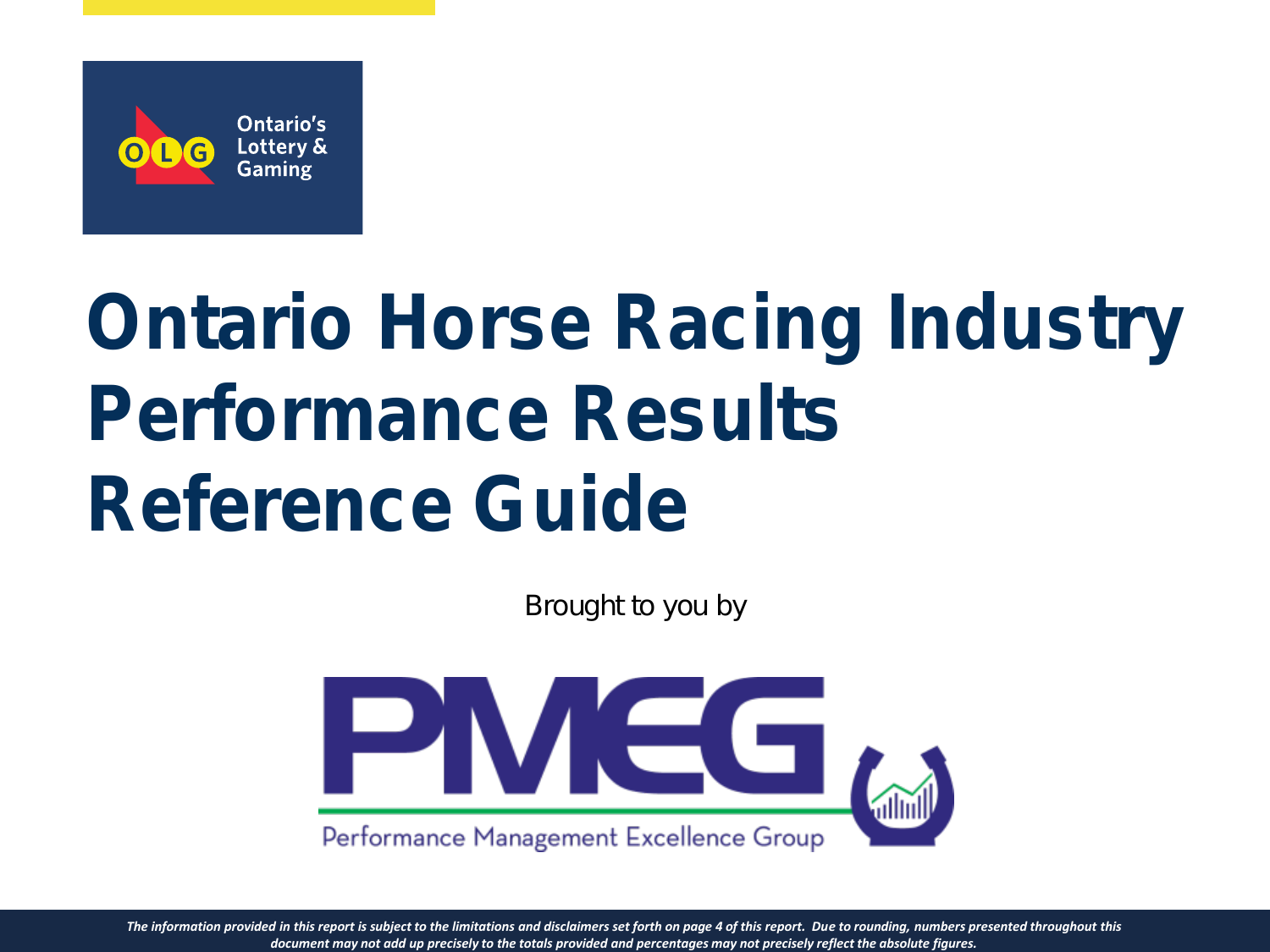**The fiscal reporting period covered in the dashboard.**

## **PERFORMANCE DASHBOARD [INDUSTRY]**



<sup>2</sup> The change vs. previous year colour status compares the performance results to the previous year's results using threshold ranges to allocate colours. Please refer to the colour status legend below.

 $\mathfrak{D}$ 

|                             | Change vs. Previous Year Colour Status Legend |                     |                      |              |                       |  |  |  |  |
|-----------------------------|-----------------------------------------------|---------------------|----------------------|--------------|-----------------------|--|--|--|--|
|                             |                                               |                     |                      |              |                       |  |  |  |  |
| Gross Bet                   | <-5%                                          | $≥-5%$ up to <+1.2% | ≥+1.2% up to <+5%    | $\ge +5\%$   | <b>Not Applicable</b> |  |  |  |  |
| Total Count of Tickets Sold | $< -2.5%$                                     | ≥-2.5% up to <0%    | ≥0% up to <+2.5%     | ≥+2.5%       | <b>Not Applicable</b> |  |  |  |  |
| Avg Ontario Yearling Price  | <-10%                                         | $≥-10\%$ up to <0%  | ≥0% up to $lt$ +10%  | ≥+10%        | <b>Not Applicable</b> |  |  |  |  |
| Unique Starters             | $< -2.5%$                                     | $≥-2.5%$ up to <0%  | ≥0% up to $lt;+2.5%$ | $\ge +2.5\%$ | Not Applicable        |  |  |  |  |
|                             | <b>Actual Value Colour Status Legend</b>      |                     |                      |              |                       |  |  |  |  |
|                             |                                               |                     |                      |              |                       |  |  |  |  |
| Average Field Size          | 27.5                                          | $≥7.5$ up to $≤8.0$ | $≥8.0$ up to $<8.4$  | $\geq 8.4$   | <b>Not Applicable</b> |  |  |  |  |

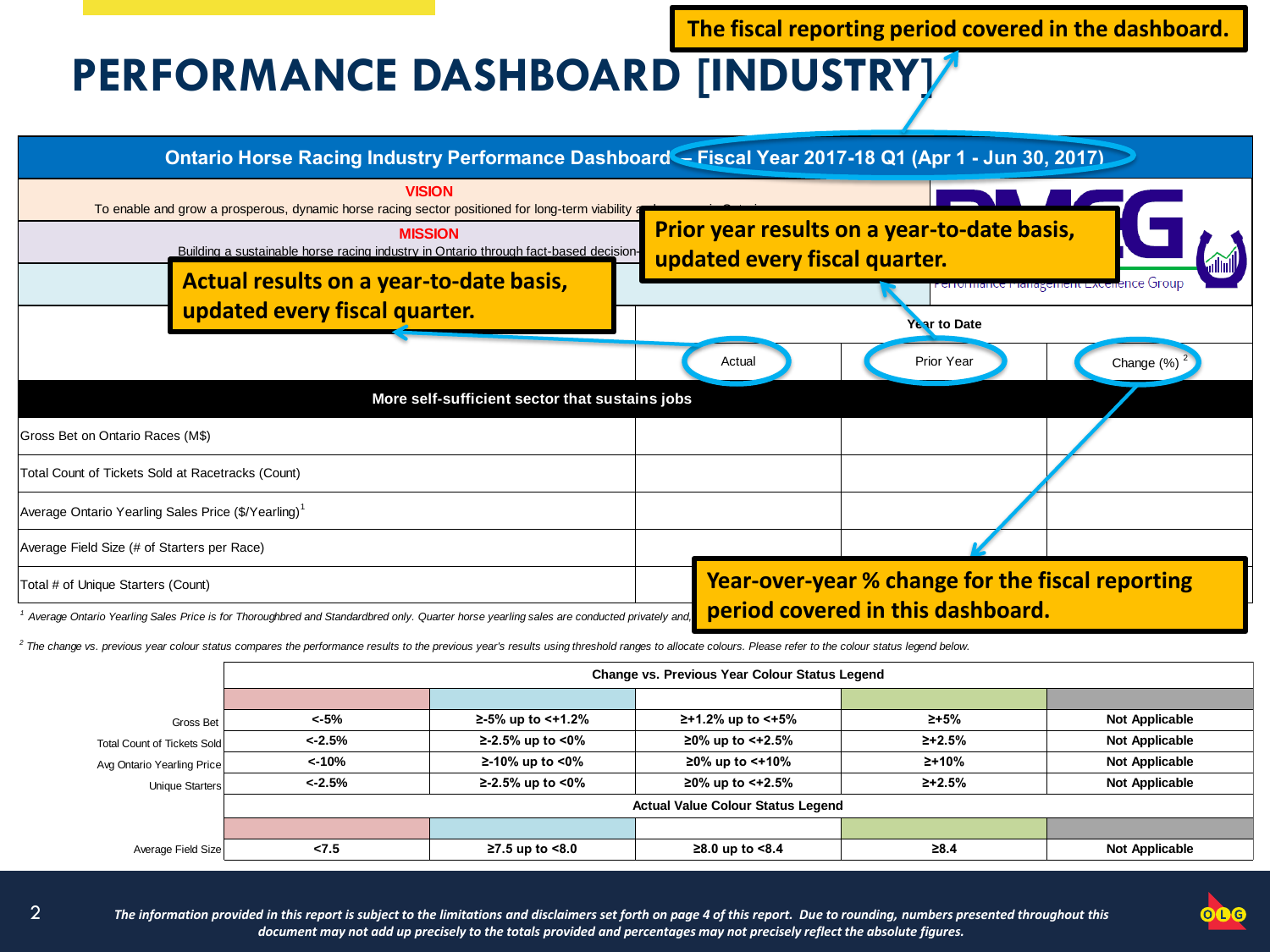# **PERFORMANCE TREND DASHBOARD [INDUSTRY]**

**Fiscal Quarter Results Q1: April 1 – June 30**

3

#### **Cry Performance Trend Dashboard – Fiscal Year 2017-18 Q1** (Apr 1 - Jun 30, 2017)



<sup>1</sup> Average Ontario Yearling Sales Price is for Thoroughbred and Standardbred only. Quarter horse yearling sales and the conduction of the conducted privately and the conducted from the conducted from this metric.

**2** Year over year change colour status compares the performance results for each quarter to the same quarter the previous year using threshold ranges to allocate colours.

|                                    | Year Over Year Change Colour Status Legend <sup>2</sup> |                         |                        |               |                       |  |  |  |
|------------------------------------|---------------------------------------------------------|-------------------------|------------------------|---------------|-----------------------|--|--|--|
|                                    |                                                         |                         |                        |               |                       |  |  |  |
| Gross Bet                          | <-5%                                                    | $≥-5\%$ up to $≤+1.2\%$ | $≥+1.2%$ up to $≤+5%$  | $2 + 5%$      | <b>Not Applicable</b> |  |  |  |
| <b>Total Count of Tickets Sold</b> | $< -2.5\%$                                              | $≥-2.5%$ up to <0%      | $≥0\%$ up to $≤+2.5\%$ | $\geq +2.5\%$ | <b>Not Applicable</b> |  |  |  |
| Avg Ontario Yearling Price         | $< -10%$                                                | $≥-10\%$ up to <0%      | $≥0\%$ up to $≤+10\%$  | ≥+10%         | <b>Not Applicable</b> |  |  |  |
| <b>Unique Starters</b>             | $< -2.5%$                                               | $≥-2.5%$ up to <0%      | $≥0\%$ up to <+2.5%    | $\geq +2.5\%$ | <b>Not Applicable</b> |  |  |  |
|                                    | <b>Actual Value Colour Status Legend</b>                |                         |                        |               |                       |  |  |  |
|                                    |                                                         |                         |                        |               |                       |  |  |  |
| Average Field Size                 | 27.5                                                    | $≥7.5$ up to $≤8.0$     | $≥8.0$ up to $<8.4$    | $\geq 8.4$    | <b>Not Applicable</b> |  |  |  |